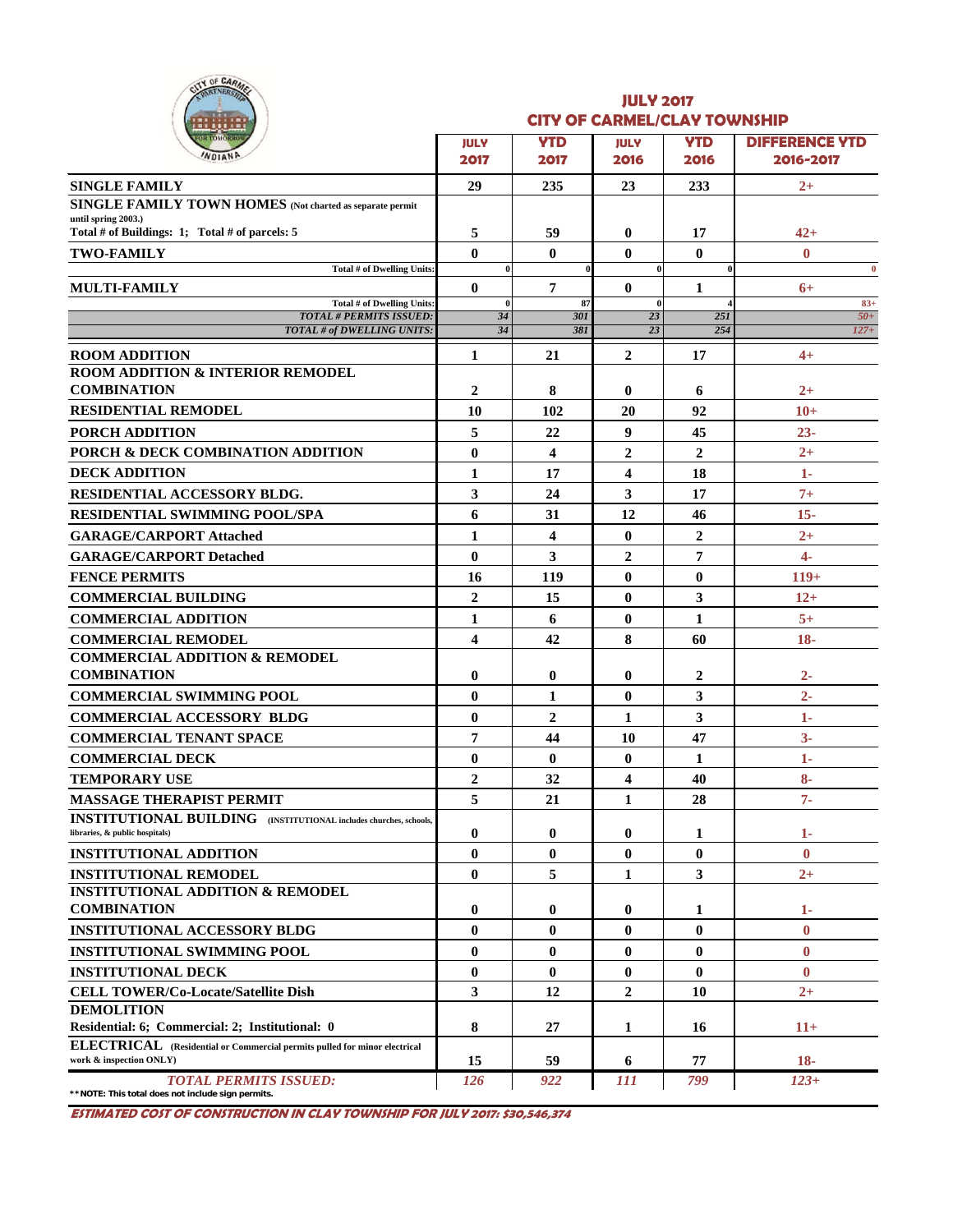# **D.O.C.S. BUILDING & SIGN ACTIVITY JULY 2017**

| COMMERCIAL, INSTITUTIONAL, & MULTI-FAMILY - NEW STRUCTURES, ACCESSORY BUILDINGS, ADDITIONS, TENANT<br>FINISHES, REMODELS, POOLS, DECKS (Institutional includes churches, schools & libraries)                                                                                                                                                                                                                                                                                                                                                      |
|----------------------------------------------------------------------------------------------------------------------------------------------------------------------------------------------------------------------------------------------------------------------------------------------------------------------------------------------------------------------------------------------------------------------------------------------------------------------------------------------------------------------------------------------------|
|                                                                                                                                                                                                                                                                                                                                                                                                                                                                                                                                                    |
| <b>Total Permits Issued</b><br><b>Type of Construction</b>                                                                                                                                                                                                                                                                                                                                                                                                                                                                                         |
| <b>PERMITS ISSUED</b>                                                                                                                                                                                                                                                                                                                                                                                                                                                                                                                              |
| <b>COMMERCIAL NEW BUILDING:</b><br>· Indiana Spine Hospital, 13219 N. Meridian St.                                                                                                                                                                                                                                                                                                                                                                                                                                                                 |
| <b>COMMERCIAL ADDITION:.</b>                                                                                                                                                                                                                                                                                                                                                                                                                                                                                                                       |
| · Midwest Academy, 1420 Chase Ct.                                                                                                                                                                                                                                                                                                                                                                                                                                                                                                                  |
| • Belden, 501 Pennsylvania Parkway 2 <sup>nd</sup> Floor<br>• Waters, 12368 Hancock St.<br>• White Box, 14550 Clay Terrace Blvd. #130<br>· Team Rehab, 12955 Old Meridian St. #101<br>• Carmel Senior Living, 13390 Illinois St. #297<br>• Carmel Tech C & R, 12354 Hancock St.<br>. Church Brothers Collision Repair, 4806 Northwestern Dr.<br>· Indiana Farm Bureau Insurance, 240 E. Carmel Dr.<br>• Workplace Health Services, 99 E. Carmel Dr. #150<br>· Classic Cleaners, 1438 W. Main St. Suite A<br>· Mamma Mia Gelateria, 836 W. Main St. |
| <b>COMMERCIAL CERTIFICATES OF OCCUPANCY ISSUED</b>                                                                                                                                                                                                                                                                                                                                                                                                                                                                                                 |
| · Village Center Shoppes, 12741 Horseferry Rd.<br><b>• Giant Eagle GetGo Store, 4927 E. 146th St.</b>                                                                                                                                                                                                                                                                                                                                                                                                                                              |
| <b>COMMERCIAL SWIMMING POOL:</b><br>· Olivia on Main, 1111 W. Main St.                                                                                                                                                                                                                                                                                                                                                                                                                                                                             |
| <b>COMMERCIAL TENANT FINISH / REMODEL:</b><br>· Sylvan Learning Center, 1400 S. Guilford Ave. #110<br><b>• Performance Contracting Inc., 9810 Mayflower Park Dr.</b><br>· Autobase, 10201 N. Illinois St. #600<br>· Pearson Ford Exterior Remodel, 10650 N. Michigan Rd.<br>• Meridian & Main Building 1A, 1438 W. Main St. #105 & #106<br>· Pet Valu, 1374 S. Range Line Rd.<br>· La Hacienda Mexican Restaurant, 12450 N. Meridian St.                                                                                                           |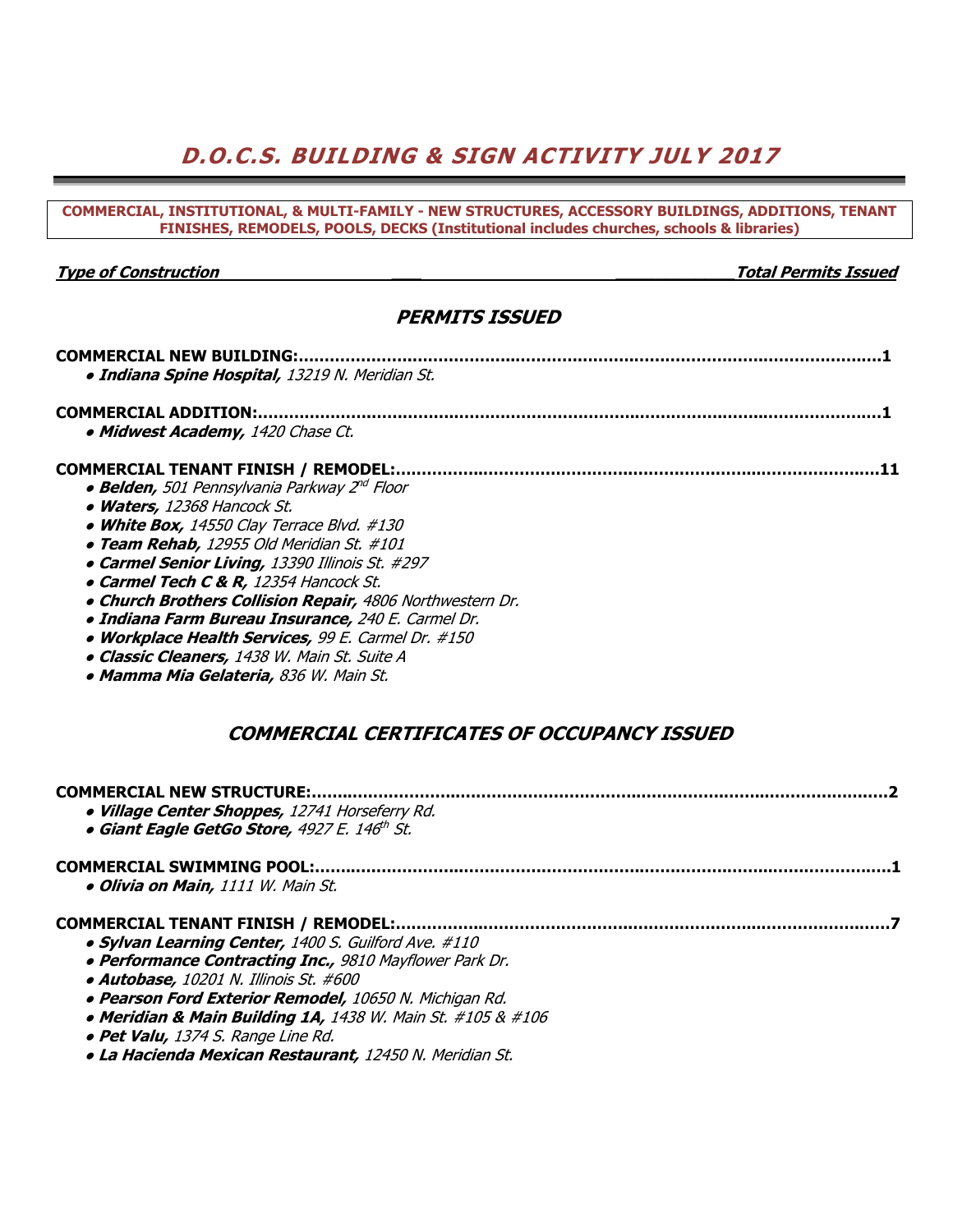# **D.O.C.S. BUILDING & SIGN ACTIVITY JULY 2017**

|                                                                                                                                                                                                                                                                                        | <b>JULY 2017</b> | <b>JULY 2016</b> |
|----------------------------------------------------------------------------------------------------------------------------------------------------------------------------------------------------------------------------------------------------------------------------------------|------------------|------------------|
| <b>TOTAL BUILDING PERMITS ISSUED:</b> (EXCLUDING Water, Sewer, and Sign Permits)                                                                                                                                                                                                       | 126              | 111              |
| <b>TOTAL FENCE PERMITS ISSUED:</b>                                                                                                                                                                                                                                                     | 16               |                  |
| <b>TOTAL WATER &amp; SEWER PERMITS:</b>                                                                                                                                                                                                                                                | 35               | 24               |
| <b>TOTAL SIGN PERMITS:</b> (JULY not include signs approved for/with the issuance/guidelines of a Temporary Use permit)                                                                                                                                                                | 23               | 32               |
| <b>BUILDING INSPECTIONS PERFORMED:</b>                                                                                                                                                                                                                                                 | 550              | 593              |
| (The # includes inspections by Urban Forestry; but does not include Carmel Fire Dept. or Code Enforcement inspections)<br><b>BUILDING PLAN REVIEWS:</b><br>(As of Feb. 2008: This # includes inspections plan reviews completed by the Building & Code staff for various permit types) | 112              | 116              |
| <b>PUBLIC REQUEST FOR INFORMATION (RFI):</b>                                                                                                                                                                                                                                           | 31               | 35               |

# **D.O.C.S. NEWS AND NOTES JULY 2017**

**● Adrienne Keeling attended a Hamilton County Area Neighborhood Development meeting July 17 in Noblesville.**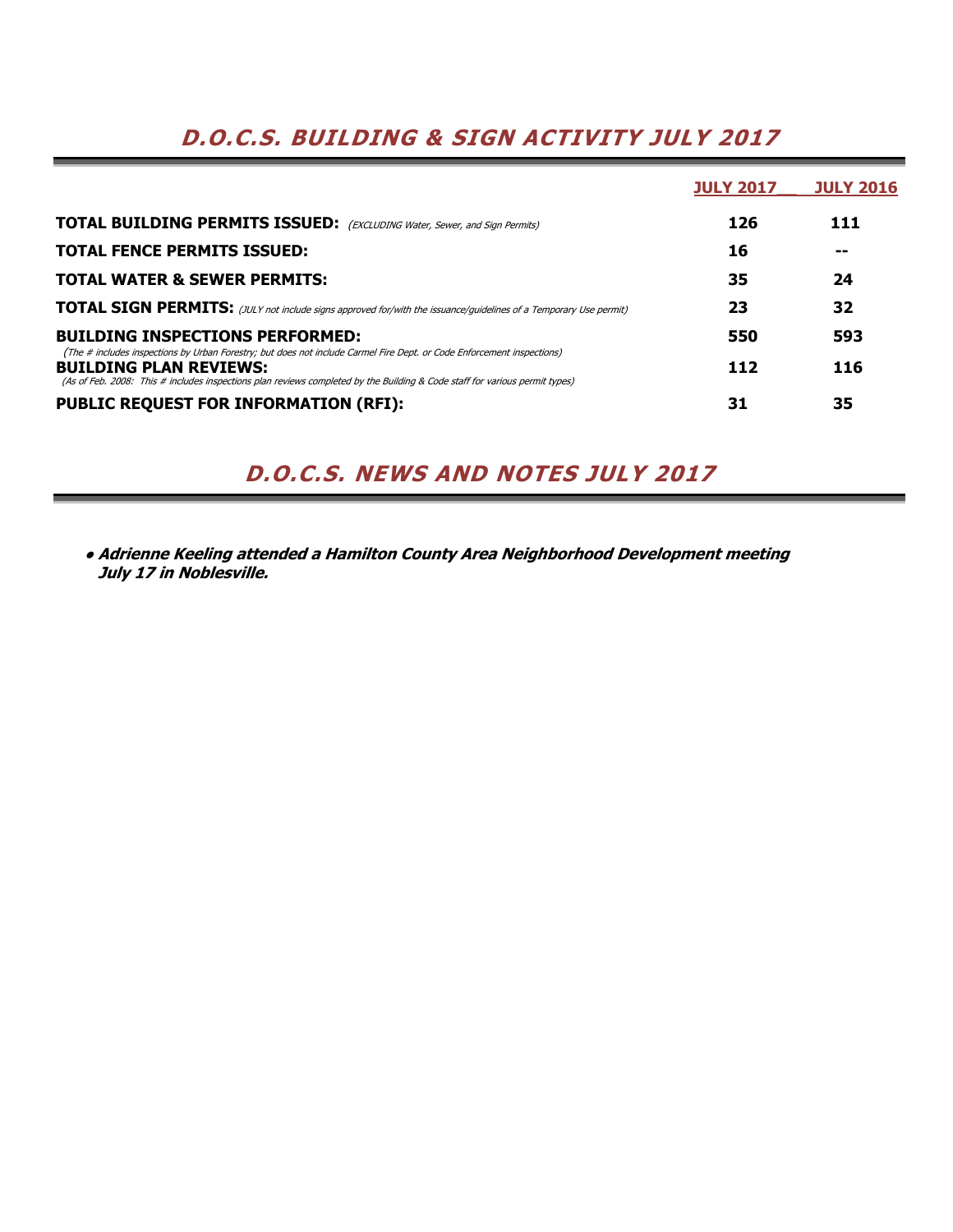# **D.O.C.S. CODE ENFORCEMENT ACTIVITY JULY 2017**

## **CODE ENFORCEMENT TASK REPORT SUMMARY FOR JULY 2017**

| <b>COMPLAINTS RECEIVED</b>                                                                                            | <b>TOTAL:</b>               | <b>INSPECTION STATISTICS</b>    |                                     | <b>TOTAL:</b>                         |
|-----------------------------------------------------------------------------------------------------------------------|-----------------------------|---------------------------------|-------------------------------------|---------------------------------------|
| FMAIL                                                                                                                 | 10                          | <b>NEW CASES</b>                |                                     | 46                                    |
| "MY CARMEL" APP                                                                                                       | 13                          | INITIAL INSPECTIONS             |                                     | 26                                    |
| <b>PHONF</b>                                                                                                          | 13                          | ABATFMFNT                       |                                     | 5                                     |
| REFERRAL                                                                                                              | 0                           | INITIAL VIOLATION NOTICE        |                                     | 14                                    |
| <b>STAFF</b>                                                                                                          | 10                          | <b>RE-INSPECTIONS</b>           |                                     | 51                                    |
| <b>WALK-IN</b>                                                                                                        | 0                           | <b>CLOSED CASES</b>             |                                     | 28                                    |
| <b>INSPECTIONS BY AREA</b><br><b>NEW CASES</b><br>INITIAL INSPECTIONS<br><b>RE-INSPECTIONS</b><br><b>CLOSED CASES</b> | <b>WEST</b><br>11<br>8<br>8 | <b>CENTRAL</b><br>21<br>24<br>9 | <b>EAST</b><br>14<br>11<br>19<br>15 | <b>TOTAL:</b><br>46<br>26<br>51<br>28 |

## **CODE ENFORCEMENT MONTHLY REPORT FOR JULY 2017**

| <b>TYPE OF COMPLAINT/VIOLATION</b> | <b>NEW CASES</b> | <b>TYPE OF COMPLAINT/VIOLATION</b>  | <b>NEW CASES</b> |
|------------------------------------|------------------|-------------------------------------|------------------|
| BUILDING CODE VIOLATIONS           |                  | PROPERTY MAINTENANCE                |                  |
| <b>COMMERCIAL VEHICLE</b>          |                  | RECREATIONAL VEHICLE                |                  |
| <b>DUMPSTER</b>                    | 0                | RIGHT-OF-WAY OBSTRUCTION            |                  |
| <b>FARM ANIMALS</b>                | 0                | <b>SIDEWALK</b>                     | 0                |
| <b>FENCE VIOLATION</b>             | 4                | <b>SIGNS</b>                        | 211              |
| <b>GRASS OR WEEDS</b>              | 24               | <b>TRASH/DEBRIS</b>                 | 4                |
| <b>HOME OCCUPATION</b>             | $\Omega$         | UNSAFE BUILDING                     |                  |
| NOISE REGULATIONS                  | 0                | VEHICLE ON DISPLAY, ON LAWN OR JUNK | 0                |
| OPEN AND ABANDONED                 |                  | ZONING USE VIOLATIONS               | 0                |
| <b>OUTDOOR STORAGE</b>             | $\Omega$         | <b>OTHER</b>                        | 6                |
| PARKING IN LAWN/GREENBELT          |                  | <b>TOTAL</b>                        | 262              |
|                                    |                  |                                     |                  |

### **FORECLOSURE MONITORING SUMMARY FOR JULY 2017**

| <b>COMPLAINTS RECEIVED</b> | <b>TOTAL:</b> |
|----------------------------|---------------|
| <b>NEW CASES</b>           | 3             |
| INITIAL INSPECTIONS        | 3             |
| ABATEMENT                  | O             |
| INITIAL VIOLATION NOTICE   | 3             |
| RE-INSPECTIONS             | 23            |
| CLOSED CASES               |               |

| <b>FORECLOSURE STATISTICS</b> | <b>WEST</b> | <b>CENTRAL</b> | <b>EAST</b> | <b>TOTAL:</b> |
|-------------------------------|-------------|----------------|-------------|---------------|
| <b>NEW CASES</b>              |             |                |             |               |
| INITIAL INSPECTIONS           |             |                |             |               |
| RE-INSPECTIONS                |             | 10             |             | 23            |
| <b>CLOSED CASES</b>           |             |                |             |               |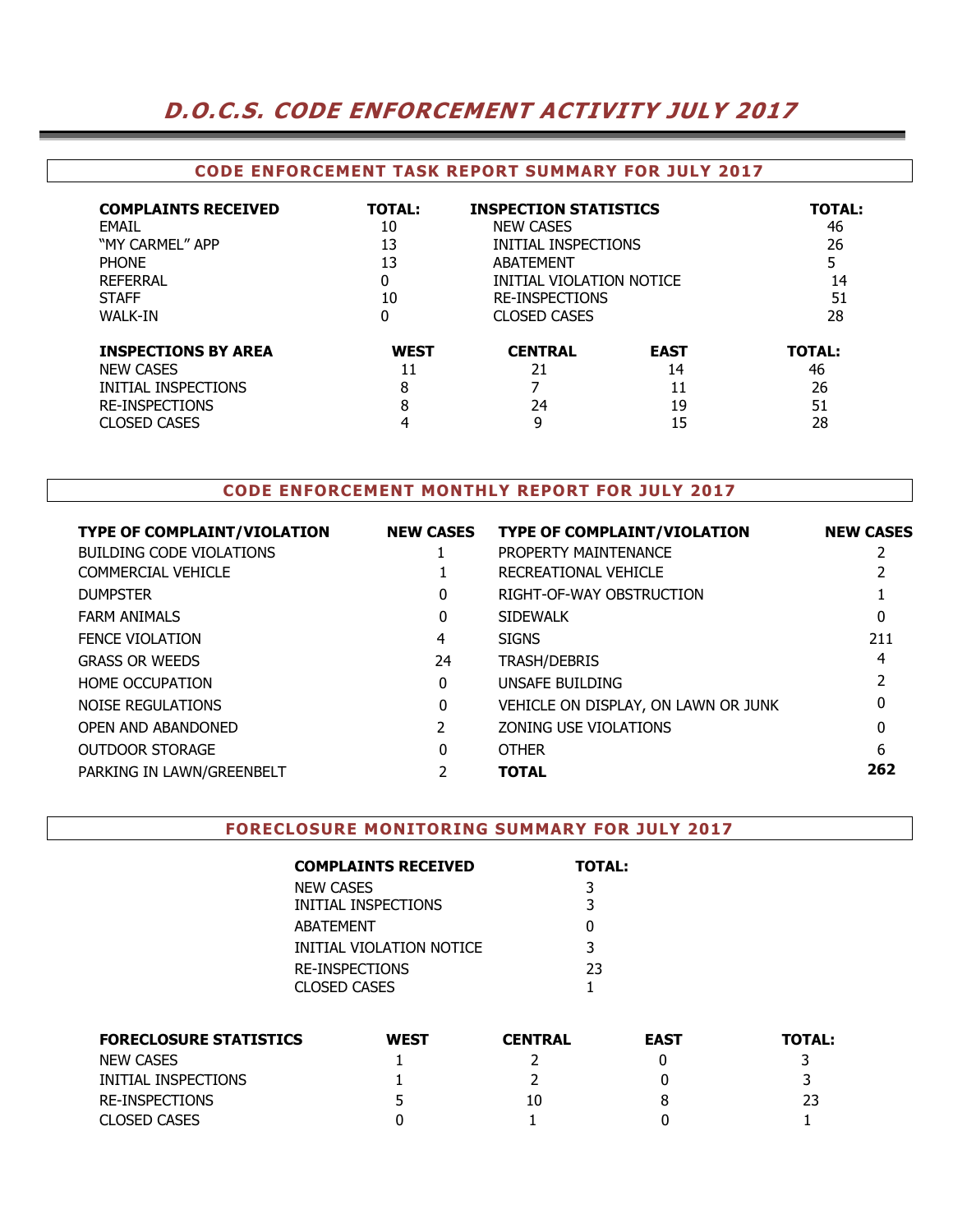## DEPARTMENT OF COMMUNITY SERVICES INCOME REPORT JULY 1-31, 2017



| <b>TRANSACTION TYPE:</b>                                                                                                                                                       | <b>TRANSACTIONS:</b> | <b>TRANSACTIONS:</b>           |
|--------------------------------------------------------------------------------------------------------------------------------------------------------------------------------|----------------------|--------------------------------|
| <b>BUILDING PERMITS:</b> [Building permits includes the fee for full Certificate of Occupancy (C/O) or Substantial<br>Completion (C.S.C.) that will be issued, when required.] | 74                   | \$<br>118,287.62               |
| <b>DEMOLITION PERMITS:</b>                                                                                                                                                     | 6                    | \$<br>1,812.00                 |
| ELECTRICAL PERMITS: (Separate electrical/meter inspections-no other work being done.)                                                                                          | 5                    | \$<br>661.00                   |
| <b>LATE FEES:</b>                                                                                                                                                              | 0                    | \$                             |
| <b>MASSAGE THERAPIST PERMITS/RENEWALS:</b>                                                                                                                                     | 4                    | \$<br>120.00                   |
| RE-INSPECTION, ADDITIONAL INSPECTION, AND/OR TEMPORARY C/O /                                                                                                                   | 37                   | \$<br>4,965.00                 |
| C.S.C. FEES:                                                                                                                                                                   |                      |                                |
| PLAN AMENDMENT: (COMMERCIAL/INSTITUTIONAL)                                                                                                                                     | 0                    | \$                             |
| PLAN AMENDMENT: (RESIDENTIAL)                                                                                                                                                  | 0                    | \$                             |
| <b>SPECIAL EVENT PERMITS:</b>                                                                                                                                                  | $\overline{2}$       | \$<br>516.00                   |
| TEMPORARY USE PERMITS/EXTENSIONS:                                                                                                                                              | 0                    | \$                             |
| <b>APPEALS:</b>                                                                                                                                                                | 0                    | \$<br>÷,                       |
| <b>DUPLICATE PLACARDS:</b>                                                                                                                                                     | 2                    | \$<br>23.00                    |
| <b>FENCE PERMITS:</b>                                                                                                                                                          | 17                   | \$<br>850.00                   |
| <b>FENCE LIABILITY WAIVER:</b>                                                                                                                                                 | 29                   | \$<br>563.00                   |
| <b>ABATEMENT:</b>                                                                                                                                                              | 0                    | \$                             |
| ADLS:                                                                                                                                                                          | 1                    | \$<br>1,044.00                 |
| <b>ADLS AMENDMENT:</b>                                                                                                                                                         | 1                    | \$<br>694.00                   |
| <b>COMMITMENT AMENDMENT:</b>                                                                                                                                                   | 0                    |                                |
|                                                                                                                                                                                |                      | \$                             |
| <b>DEVELOPMENT PLAN:</b>                                                                                                                                                       | 1                    | \$<br>1,982.40                 |
| <b>DEVELOPMENT PLAN AMENDMENT:</b>                                                                                                                                             | 0                    | \$<br>$\overline{a}$           |
| <b>HPR REVIEW:</b>                                                                                                                                                             | 0                    | \$                             |
| <b>ORDINANCE AMENDMENT:</b>                                                                                                                                                    | 0                    | \$<br>$\overline{\phantom{a}}$ |
| <b>PLAT VACATE:</b>                                                                                                                                                            | 0                    | \$<br>$\overline{a}$           |
| <b>PRIMARY PLAT:</b>                                                                                                                                                           | 0                    | \$                             |
| PRIMARY PLAT AMENDMENT:                                                                                                                                                        | 0                    | \$                             |
| <b>PUD ORDINANCES:</b>                                                                                                                                                         | 1                    | \$<br>11,396.00                |
| <b>REZONE:</b>                                                                                                                                                                 | 0                    | \$                             |
| <b>SDR SITE PLAN REVIEW:</b>                                                                                                                                                   | 1                    | \$<br>163.00                   |
| <b>SECONDARY PLAT/REPLAT:</b>                                                                                                                                                  | 1                    | \$<br>5,104.00                 |
| <b>SUBDIVISION WAIVER:</b>                                                                                                                                                     | 0                    | \$                             |
| <b>MISC. ZONING WAIVER:</b>                                                                                                                                                    | 0                    | \$                             |
| <b>TAC ONLY:</b>                                                                                                                                                               | $\Omega$             | \$                             |
| <b>DEVELOPMENT STANDARDS VARIANCE:</b>                                                                                                                                         | 4                    | \$<br>11,181.86                |
| <b>HEARING OFFICER REVIEW:</b>                                                                                                                                                 | 3                    | \$<br>1,211.00                 |
| <b>SPECIAL EXCEPTION VARIANCE:</b>                                                                                                                                             | 0                    | \$                             |
| <b>SPECIAL USES: (Includes Special Use Amendments)</b>                                                                                                                         | 1                    | \$<br>1,044.00                 |
| <b>USE VARIANCE:</b>                                                                                                                                                           | 0                    | \$                             |
| <b>SIGN PERMITS:</b>                                                                                                                                                           | 11                   | \$<br>4,191.46                 |
| <b>ZONING DETAILS/LETTER:</b>                                                                                                                                                  | 0                    | \$                             |
| PARK & RECREATION IMPACT FEE: (PRIF)                                                                                                                                           | 31                   | \$<br>76,167.00                |
| TOTALS:                                                                                                                                                                        |                      |                                |
| <b>GENERAL FUND #101:</b>                                                                                                                                                      |                      | \$<br>165,809.34               |
| PRIF ACCOUNT # 106:                                                                                                                                                            |                      | \$<br>76,167.00                |
| <b>UTILITY FEES: (Sewer/Water permits)</b>                                                                                                                                     |                      | \$<br>112,530.00               |
| <b>TOTAL DEPOSIT:</b>                                                                                                                                                          |                      | \$<br>354,506.34               |
|                                                                                                                                                                                |                      |                                |
| Last Month's General Fund Deposit:                                                                                                                                             |                      | \$<br>433,756.73               |
| Last Month's Total Deposit:                                                                                                                                                    |                      | \$<br>800,187.73               |

**NOTE: Receipts were deposited for 20 business days this month.**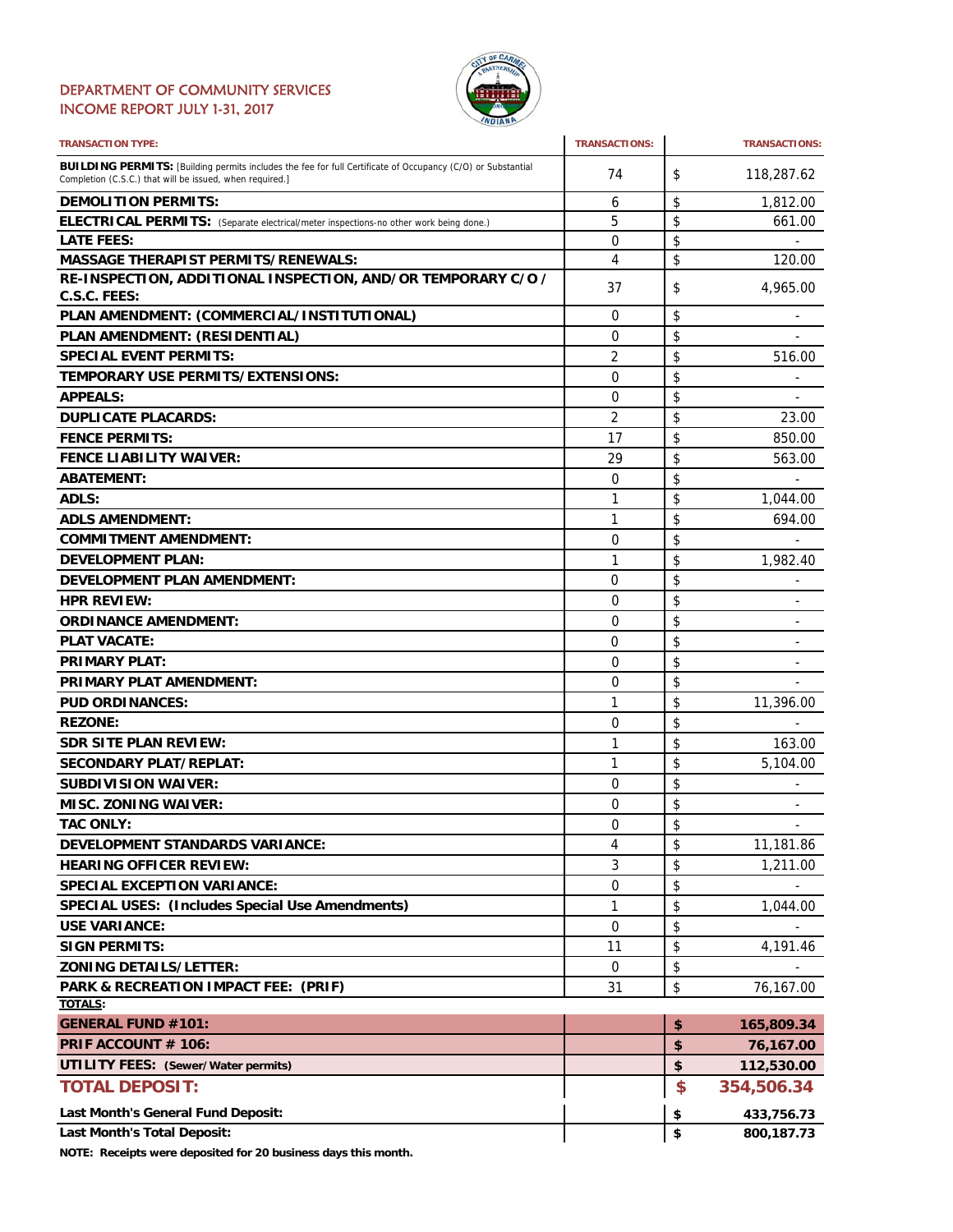# **City of Carmel Monthly Permits Issued Page 1**

### Date: 8/1/2017

**Status(Stat Column) codes mean: O=Open/incomplete; C=Closed/completed (includes completed permits where C/O's are not issued-like demolition or separate electrical permits); E=Expired-project may or may not have been completed, but no inspections have been scheduled. V=VOID-Permit voided.**

| Issue<br>Date | <b>Status</b> | Permit<br><b>NO</b> | Subdiv Name                    | <b>Property Address</b>         | Permit Type Description             | Estimated<br>Cost of<br>Constructio | Sq Ft    | <b>Contractor Name</b>                               | <b>Contractor Address</b>      | Cont.City              | Cont.<br>State | Cont.<br>Zip | Cont.Phone     | Propety Owner (as listed<br>per applicant) | Owner Adrs                     | Owner City          | Owner<br>State | Owner<br>Zip |
|---------------|---------------|---------------------|--------------------------------|---------------------------------|-------------------------------------|-------------------------------------|----------|------------------------------------------------------|--------------------------------|------------------------|----------------|--------------|----------------|--------------------------------------------|--------------------------------|---------------------|----------------|--------------|
| 07/03/17      |               | 7060185             | DEERFIELD                      | 1660 ROYALTON DR                | RESIDENTIAL ACCESSORY STRUCTURE     | \$4,300                             | 285      | <b>WEAVER, BRIAN</b>                                 | 1660 ROYALTON DR               | ARMEL                  |                | 46032        |                | <b>WEAVER, BRIAN</b>                       | 1660 ROYALTON DR               | CARMEL              |                | 46032        |
|               |               | 7060218             | COOL CREEK NORTH               | 39 HAWTHORNE DR                 | RESIDENTIAL ACCESSORY STRUCTURE     | \$14,636                            | 224      | THE SMART PERGOLA                                    | 12958 BRIGHTON AVE             | ARMEL                  |                | 16032        |                | RHINE, ANTHONY & JENNIFER                  | 39 HAWTHORNE DR                | CARMEL              |                | 46033        |
| 07/05/17      |               | 7060158             | <b>SPRING RUN ESTATES</b>      | 1004 CROOKED STICK LN           | RESIDENTIAL SWIMMING POOL           | \$75,000                            | 2,295    | DALTON CONSTRUCTION                                  | 3734 W 1100 SOUTH              | <b>ENDLETON</b>        |                | 46064        | (317) 281-7322 | BOSTIC, BRAD & AMY                         | 10658 JEWEL LN                 | <b>CARMEL</b>       |                | 46032        |
|               |               | 7060214             | STANFORD PARK                  | 13472 CUPPERTINO LANE           | RESIDENTIAL REMODEI                 | \$16,800                            | 120      | PREFERRED CUSTOM REMODELINI 16691 MEADOW WOOD DR     |                                | <b>VOBLESVILLE</b>     |                | 16062        | (317) 362-5533 | MCINTYRE, LARRY W & BETH A                 | 13472 CUPPERTINO LN            | CARMEL              |                | 46074        |
|               |               | 17060241            | SHMOOR                         | 3490 YANCEY PI                  | RESIDENTIAL SINGLE FAMILY DWELLING  | \$250,000                           | 6.981    | CALATLANTIC HOMES OF INDIANA                         | 9025 NORTH RIVER RD, SUITE 100 | NDIANAPOLIS            |                | 46240        | (317) 846-2783 | CALATLANTIC HOMES OF INDIANA INC           | 0025 NORTH RIVER RD, SUITE 100 | <b>INDIANAPOLIS</b> |                | 46240        |
|               |               | 7060268             | AKES AT HAYDEN RUN. THE        | 13219 ROMA BND                  | RESIDENTIAL REMODEL                 | \$7,000                             | 550      | LONGMUIR, SCOTT                                      | 13219 ROMA BEND                | ARMEL                  |                | 46074        |                | LONGMUIR. SCOTT M & ELIZABETH L            | 3219 ROMA BEND                 | CARMEL              |                | 46074        |
|               |               | 17070001            | <b>HUNTINGTON CHASE</b>        | 11578 WESTBURY PL               | LECTRICAL PERMIT/INSPECTION         | \$0                                 | $\Omega$ | <b>MISTER SPARKY</b>                                 | 5561 W. 74TH ST                | NDIANAPOLIS            |                | 16268        | (317) 874-8748 | SNIDER, TONYA & DUANE                      | 1578 WESTBURY PL               | CARMEL              |                | 46032        |
|               |               | 7070004             | HE MEADOWS AT THE LEGACY       | 14065 KNIGHTSTOWN DR WEST       | <b>ENCE PERMIT/INSPECTION</b>       | sn.                                 | $\Omega$ | AMERIFENCE                                           | 4340 HULL STREET               | NDIANAPOLIS            |                | 6226         |                | ALLAYAD                                    | 4065 KNIGHTSTOWN DR W          | <b>CARMEL</b>       |                | 46033        |
|               |               | 7070005             | <b>VERBROOK FARMS</b>          | 4365 OVERBROOK DF               | <b>ENCE PERMIT/INSPECTION</b>       | S <sub>0</sub>                      | $\Omega$ | <b>BULLSEYE FENCE DESIGN INC</b>                     | PO BOX 941                     | <b>VOBLESVILLE</b>     |                | 16061-094    | (317) 774-0197 | <b>DEWAYNE HOLMAN</b>                      | 14365 OVERBROOK DR             | CARME               |                | 46074        |
|               |               | 17070006            | <b>OVERBROOK FARMS</b>         | 4465 PEMBERTON LAN              | <b>FENCE PERMIT/INSPECTION</b>      | \$0                                 | $\Omega$ | <b>DOUG COLTRAIN</b>                                 | 176 W LOGAN ST STE 140         | NOBLESVILLE            |                | 03064        |                | MUSE, ERIK                                 | 14465 PEMBERTON LN             | CARMEL              |                | 46074        |
|               |               | 7070007             | CHERRY CREEK ESTATES           | 14018 PLATTE DR                 | FENCE PERMIT/INSPECTION             | \$0                                 | $\Omega$ | AMERIFENCE                                           | 4340 HULL STREET               | <b>NDIANAPOLIS</b>     |                | 16226        |                | SAMUEL WEITZ                               | 4018 PLATTE DR                 | CARMEL              |                | 46033        |
| 07/06/17      |               | 7060257             |                                | 501 PENNSYLVANIA PKWY 2ND FLOOR | OMMERCIAL TENANT FINISH             | \$24,500                            | 4.480    | CAPITOL CONSTRUCTION SERVICE 11051 VILLAGE SQUARE LN |                                | <b>ISHERS</b>          |                | 6038         | (317) 574-5488 | P9 MERIDIAN INVESTORS, LLC                 | 70 TOWNSHIP LINE RD #150       | <b>ARDLEY</b>       |                | 9067         |
|               |               | 3802080             | <b>GRANNAN GROVE</b>           | 14010 GRANNAN LN                | ESIDENTIAL SINGLE FAMILY DWELLING   | \$750,000                           | 5.871    | <b>CORONADO CUSTOM HOMES</b>                         | PO BOX 209                     | <b>ESTFIELD</b>        |                | 16074        | (317) 557-3004 | ORONADO CUSTOM HOMES                       | PO BOX 209                     | <b>NESTFIELD</b>    |                | 46074        |
|               |               | 7070016             | FOREST GLEN                    | 9642 MAPLE DR                   | FENCE PERMIT/INSPECTION             | S <sub>0</sub>                      | $\Omega$ | <b>FENCE EXPRESS</b>                                 | 14214 CALMING WATERS           | <b>ISHERS</b>          |                | 6037         |                | NICHOLAS CARTER                            | 9642 MAPLE DRIVE               | NDIANAPOLIS         |                | 46280        |
|               |               | 17070021            | <b>BROOKSHIRE VILLAGE</b>      | 12503 BROMPTON RD               | FENCE PERMIT/INSPECTION             | \$0                                 | $\Omega$ | <b>AMERIFENCE</b>                                    | 4340 HULL STREET               | NDIANAPOLIS            |                | 46226        |                | <b>JAMES THOMAS</b>                        | 12503 BROMPTON ROAD            | CARMEL              |                | 46033        |
| 07/07/17      |               | 7060189             | RIDGE AT THE LEGACY. THE       | 14561 NEW GARDEN LN             | <b>ENCE PERMIT/INSPECTION</b>       | \$0                                 | $\Omega$ | <b>AMERIFENCE</b>                                    | 4340 HULL STREET               | <b>NDIANAPOLIS</b>     |                | 46226        |                | <b>XYSTUS AMAKOR</b>                       | 14561 NEW GARDEN LANE          | ARMEL               |                | 46033        |
|               |               | 17060209            |                                | 12368 HANCOCK ST                | COMMERCIAL TENANT FINISH            | \$120,000                           |          | 5,614 ALT CONSTRUCTION LLC                           | 4365 W 96TH ST                 | NDIANAPOLIS            |                | 16268        | (317) 253-1251 | <b>HUMPHREYS JEFF</b>                      | 8900 KEYSTONE CROSSING #1150   | <b>NDIANAPOLIS</b>  |                | 46240        |
|               |               | 17060238            |                                | 4550 CLAY TERRACE BLVD #130     | <b>COMMERCIAL REMODEL</b>           | \$125,000                           | 9,329    | <b>KORT BUILDERS</b>                                 | 8709 CASTLE PARK DR            | <b>NDIANAPOLIS</b>     |                | 16256        | (317) 872-4181 | <b>CLAY TERRACE PARTNERS</b>               | 180 E BROAD ST #20             | COLUMBUS            |                | 46215        |
|               |               | 7060258             |                                | 36 W MAIN ST                    | OMMERCIAL TENANT FINISH             | \$20,000                            | 1,500    | ROMANI, LUCIO                                        | 168 ASPEN WAY                  | ARMEL                  |                | 6032         | (317) 750-7345 | HOTZIE I I C                               | 910 N SHADELAND AVE STE 200    | NDIANAPOLIS         |                | 16220        |
|               |               | 17060264            |                                | 490 W 136TH ST                  | <b>DEMOLITION</b>                   | \$0                                 | $\Omega$ | HOMECRAFT BUILDERS OF IN INC                         | 410 RANGELINE RD N             | CARMEL                 |                | 46032        | (317) 710-5223 | TURTLE POND PARTNERS LLC                   | 110 N RANGELINE RD             | CARMEL              |                | 46032        |
|               |               | 17060275            | <b>ILLAGE OF MOUNT CARMEL</b>  | 14502 ADIOS PASS                | RESIDENTIAL ADDITION AND REMODEL    | \$150,000                           | 144      | WILLIAM GORDON GROUP                                 | 2371 GLEBE ST                  | <b>ARMEL</b>           |                | 46032        | (317) 361-3191 | TOUGHTON, TON                              | 14502 ADIOS PASS               | CARMEL              |                | 46032        |
|               |               | 7060283             | <b>RAFRANKE</b>                | 2955 OLD MERIDIAN ST #101       | COMMERCIAL TENANT FINISH            | \$70,000                            | 2,800    | ACCELL CONSTRUCTION MANAGEM 5538 W RAYMOND ST        |                                | NDIANAPOLIS            |                | 16241        | (317) 991-3544 | JKB PROPERTIES, LLC                        | 241 N PENNSYLVANIA ST          | <b>NDIANAPOLIS</b>  |                | 46204        |
|               |               | 7070032             | <b>VILLAGE OF WESTCLAY</b>     | <b>878 HAYNE ST</b>             | <b>ENCE PERMIT/INSPECTION</b>       | \$0                                 | $\Omega$ | AMERIFENCE                                           | 4340 HULL STREET               | <b>NDIANAPOLIS</b>     |                | 16226        |                | <b>JOEL RIEKEN</b>                         | 2878 HAYNE ST                  | CARMEL              |                | 46033        |
|               |               | 7070036             | HOLADAY HILLS AND DALES        | 2460 E 99 ST                    | <b>ELECTRICAL PERMIT/INSPECTION</b> | S <sub>0</sub>                      | $\Omega$ | TEMPLETON, STEVEN                                    | 3035 HEMLOCK WAY               | NDIANAPOLIS            |                | 16203        | (317) 358-6144 | RICHARDSON, ALEX                           | 2460 E 99TH ST                 | CARMEL              |                | 46280        |
| 07/10/17      |               | 7060205             | <b>EDEN ESTATES</b>            | 3572 BRUMLEY WAY                | RESIDENTIAL REMODEI                 | \$100,000                           | 231      | THE HOME WRIGHT, LLC                                 | P.O. BOX 585                   | <b>ARMEL</b>           |                | 46082        | (317) 223-3070 | <b>BURDICK, BRANDT &amp; VICKI</b>         | 3572 BRUMLEY WAY               | CARMEL              |                | 46033        |
|               |               | 7070055             | WOODGATE                       | 496 HEATHROW CT                 | FENCE PERMIT/INSPECTION             | \$0                                 | $\Omega$ | AMERIFENCE                                           | 4340 HULL STREET               | NDIANAPOLIS            |                | 46226        |                | MICHAFI WFAVER                             | <b>496 HEATHROW CT</b>         | CARMEL              |                | 46033        |
|               |               | 7070058             | <b>GRAND AND MAIN</b>          | 2888 GRAND BLVD                 | <b>ELECTRICAL PERMIT/INSPECTION</b> | \$0                                 | $\Omega$ | <b>B &amp; D LIGHTING</b>                            | 5635 HICKORY RD                | <b>NDIANAPOLIS</b>     |                | 16239        | (317) 414-8056 | CALATLANTIC HOMES OF INDIANA INC           | 0025 NORTH RIVER RD, SUITE 100 | <b>INDIANAPOLIS</b> |                | 46240        |
| 07/11/17      |               | 7070010             | <b>RICKLEWOOD</b>              | 3056 CRICKLEWOOD CT             | RESIDENTIAL ADDITION-ROOM(S)        | \$366,350                           | 1.800    | CARRINGTON HOMES, INC                                | 3250 N 600 W                   | <b>ACCORDSVILLE IN</b> |                | 16055        | (317) 336-8002 | O'CONNOR, SEAN & CHRIS                     | 3056 CRICKLEWOOD CT            | CARMEL              |                | 46033        |
|               |               | 7070012             | <b>ILLAGE OF WESTCLAY</b>      | 1679 BLYTHE ST                  | RESIDENTIAL SINGLE FAMILY DWELLING  | \$648,000                           | 5.504    | PULTE HOMES OF INDIANA                               | 1590 N MERIDIAN ST #530        | <b>ARMEL</b>           |                | 16032        | (317) 575-2350 | PULTE HOMES                                | 1590 N. MERIDIAN ST #530       | CARME               |                | 46032        |
|               |               | 17070013            | CLAYBRIDGE AT SPRINGMIL        | 689 MAYFAIR LN                  | RESIDENTIAL SWIMMING POOL           | \$65,000                            | 1,500    | PERMA-GLASS POOLS                                    | 5245 ELMWOOD AVE               | <b>INDIANAPOLIS</b>    |                | 46203        | (317) 782-9956 | <b>BUTTRICK, STUART &amp; HILARY</b>       | 689 MAYFAIR LANE               | CARMEL              |                | 46032        |
|               |               | 7070024             | <b>ILLAGE OF WESTCLAY</b>      | 1670 MILFORD ST                 | RESIDENTIAL SINGLE FAMILY DWELLING  | \$1,850,000                         | 13,540   | WEDGEWOOD BUILDING CO., LLC 32 1ST ST NE             |                                | CARMEL                 |                | 46032        | (317) 669-6315 | PAYNE, MICHAEL & KIMBERLY                  | 12101 WINDPOINTE PASS          | CARMEL              |                | 46033        |
| 07/12/17      |               | 17050240            |                                | 1533 HAZEL DELL PKWY            | DEMOLITION                          | \$0                                 | $\Omega$ | DELTA CONSTRUCTION CO                                | 2750 TOBEY DR SUITE 1          | NDIANAPOLIS            |                | 16219        | (317) 752-6289 | THOMAS CATERERS OF DISTINCTION             | <b>1440 N KEYSTONE AVE</b>     | <b>NDIANAPOLIS</b>  |                | 46205        |
|               |               | 17060194            |                                | 20 S RANGE LINE RD              | <b>EMPORARY USE SPECIAL EVENT</b>   | S <sub>0</sub>                      | $\Omega$ | SCHOOL OF ROCK                                       | 626 S. RANGE LINE RD           | <b>ARMEL</b>           |                | 6032         | (317) 538-5097 | SCHOOL OF ROCK                             | 626 S. RANGE LINE RD.          | CARMEL              |                | 46032        |
|               |               | 17060244            |                                | 3390 ILLINOIS ST #297           | COMMERCIAL REMODE                   | \$2,080                             | 624      | HUBBELL, JODY                                        | 13390 N ILLINOIS ST            | ARMFI                  |                | 16032        | (303) 818-0526 | -K CARMEI                                  | 200 SPRUCE ST #200             | DENVER              |                | 30230        |
|               |               | 17060267            | THE SANCTUARY AT 116TH STRE    | 1937 EAGLEVIEW DR               | RESIDENTIAL SINGLE FAMILY DWELLING  | \$290,000                           | 4 167    | RYAN HOMES INC                                       | 8425 WOODFIELD CROSSING STE 31 | <b>INDIANAPOLIS</b>    |                | 46240        | (317) 819-2623 | RYAN HOMES                                 | 8425 WOODFIELD CROSSING BLVD   | INDIANAPOLIS        |                | 46240        |
|               |               | 7070002             | <b>WINTERWOOD</b>              | 0601 WINTERWOOD DR              | RESIDENTIAL DECK ADDITION           | \$40,000                            | 957      | EXECUTIVE HOMES CONSTRUCTIO 1016 THIRD AVE SW #206   |                                | ARMEL                  |                | 46032        |                | MIRZA, ZULFIQAR & SHAIRNA                  | 10601 WINTERWOOD DR            | ARME.               |                | 46032        |
|               |               | 17070023            |                                | 9919 TOWNE RD - STABLE          | DEMOLITION                          | \$0                                 | $\Omega$ | DORSEY PAVING, INC                                   | 2102 S HARDING ST              | NDIANAPOLIS            |                | 16221        | (317) 638-9326 | LUCKY FARMS, LLC                           | 9919 TOWNE RD                  | CARMEL              |                | 46032        |
|               |               | 7070025             | <b>ILLAGE OF WESTCLAY</b>      | 12819 E NEW MARKET ST           | <b>EMPORARY USE SPECIAL EVENT</b>   | \$0                                 | $\Omega$ | A CLASSIC RENTAL                                     | 1333 E 86TH ST                 | NDIANAPOLIS            |                | 16240        | (317) 253-0586 | HUSE ERIC                                  | 12819 E NEW MARKET ST          | <b>CARMEL</b>       |                | 46032        |
|               |               | 7070074             | SADDLE CREEK                   | 4215 NICHOLAS DF                | <b>ELECTRICAL PERMIT/INSPECTION</b> | S <sub>0</sub>                      | $\Omega$ | JOE SCHMO INC                                        | 5628 W SOUTHPORT RD            | <b>NDIANAPOLIS</b>     |                | 16221        | (317) 775-1011 | INDIANA PROPERTY MANAGEMENT                | 4215 NICHOLAS DR               | CARME               |                | 46074        |
|               |               | 17070079            | WATERWOOD OF CARMEL            | 11221 BASSWOOD CT               | FENCE PERMIT/INSPECTION             | \$0                                 | $\Omega$ | <b>AMERIFENCE</b>                                    | 4340 HULL STREET               | <b>INDIANAPOLIS</b>    |                | 46226        |                | <b>MARIANNE LACY</b>                       | 11221 BASSWOOD COURT           | CARMEL              |                | 46032        |
| 07/13/17      |               | 17060265            |                                | 4445 CAREY RD                   | DEMOLITION                          | s0                                  | $\Omega$ | MUSTIN BUILDERS INC                                  | 810 CENTRAL AVE                | <b>NDERSON</b>         |                | 16016        |                | INDIANA ASSOCIATION OF SEVENTH             | PO BOX 5000                    | WESTFIELD           |                | 46074        |
|               |               | 17060282            |                                | 12354 HANCOCK ST                | COMMERCIAL TENANT FINISH            | \$50                                | 195      | BUILDSMART CONSTRUCTION, LLC 230 N RANGELINE RD      |                                | <b>ARMEL</b>           |                | 16032        | (317) 752-5357 | HENDRICKS COMMUNITY PROPERTIE:             | 525 THIRD ST #300              | <b>BEI OIT</b>      |                | 53511        |
|               |               | 17070030            | SADDLE CREEK                   | 4238 CHARIOTS WHISPER DR        | RESIDENTIAL REMODEL                 | \$17,600                            | 1.300    | ALL AROUND FIXIN LLC                                 | 211 IRONWOOD CIR               | <b>VOBLESVILLE</b>     |                | 46062        | (317) 518-5087 | PARUCHURI, JAGADISH C                      | 4238 CHARIOTS WHISPER DR       | CARMEL              |                | 46074        |
|               |               | 7070046             |                                | 321 SW FIRST AVE                | <b>EMOLITION</b>                    | S <sub>0</sub>                      |          | DENNEY EXCAVATING                                    | 2031 S. BELMON'                | <b>NDIANAPOLIS</b>     |                | 6221         | (317) 423-073  | OLD TOWN DEVELOPMENT, LLC                  | 132 SOUTH RANGE LINE ROAD      | <b>ARME</b>         |                | 6032         |
|               |               | 17070047            | OSTER'S ADDITION               | <b>411 S RANGE LINE RD</b>      | DEMOLITION                          | \$0                                 | $\Omega$ | DENNEY EXCAVATING                                    | 2031 S. BELMONT                | <b>INDIANAPOLIS</b>    |                | 16221        | (317) 423-0738 | OLD TOWN DEVELOPMENT, LLC                  | 1132 SOUTH RANGE LINE ROAD     | <b>CARMEL</b>       |                | 46032        |
|               |               | 17070081            | JOHNSON ADDITION               | <b>46 SHERMAN DR</b>            | LECTRICAL PERMIT/INSPECTION         | S <sub>0</sub>                      | $\Omega$ | HIGDON, MIKE                                         | 146 SHERMAN DR                 | ARMEL                  |                | 16032        |                | <b>HIGDON, MIKE</b>                        | <b>46 SHERMAN DF</b>           | ARME.               |                | 46032        |
|               |               | 7070082             |                                | 940 FRANKLIN BLVD               | <b>ELECTRICAL PERMIT/INSPECTION</b> | \$0                                 | $\Omega$ | RAMEY, CHAD                                          | 460 JONESVILLE RD              | <b>COLUMBUS</b>        |                | 7201         |                | COMCAST CABLEVISION                        | 5330 E 65TH ST                 | NDIANAPOLIS         |                | 46220        |
| 07/14/17 0    |               | 7070029             | <b>CLAYBRIDGE AT SPRINGMIL</b> | <b>89 MAYFAIR LN</b>            | RESIDENTIAL ACCESSORY STRUCTURE     | \$44,000                            | 420      | <b>BOOHER REMODELING</b>                             | 5840 W 71ST ST                 | <b>VDIANAPOLIS</b> IN  |                | 46278        | (317) 852-5546 | <b>BUTTRICK, STUART &amp; HILARY</b>       | <b>89 MAYFAIR LANE</b>         | CARMEL              |                | 46032        |
|               |               |                     |                                | <b>Total Permits: 126</b>       |                                     |                                     |          | <b>Total Estimated Cost of Construction:</b>         | \$30,546,374.00                |                        |                |              | Total Sq.Ft.:  | 394.556                                    |                                |                     |                |              |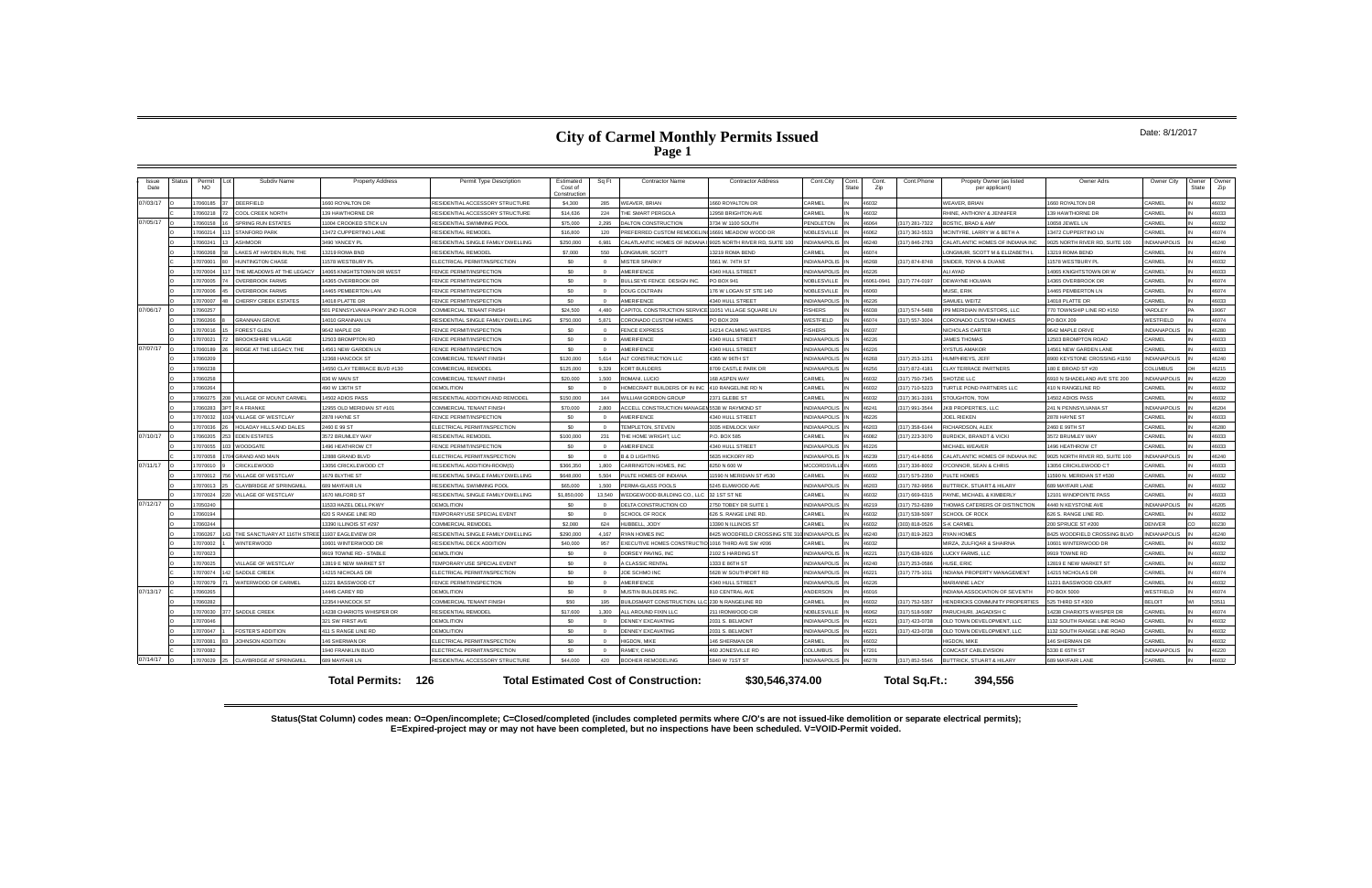# **City of Carmel Monthly Permits Issued Page 2**

### Date: 8/1/2017

**Status(Stat Column) codes mean: O=Open/incomplete; C=Closed/completed (includes completed permits where C/O's are not issued-like demolition or separate electrical permits); E=Expired-project may or may not have been completed, but no inspections have been scheduled. V=VOID-Permit voided.**

| Issue<br>Date | Status | Permi<br><b>NO</b> | Subdiv Name                        | <b>Property Address</b>        | Permit Type Description             | Estimated<br>Cost of<br>Construction | Sq Ft       | <b>Contractor Name</b>                                        | <b>Contractor Address</b>                                     | Cont.City             | Cont.<br>State | Cont.<br>Zip | Cont.Phone       | Propety Owner (as listed<br>per applicant) | Owner Adrs                               | Owner City          | Owner<br>State | Owner<br>Zip |
|---------------|--------|--------------------|------------------------------------|--------------------------------|-------------------------------------|--------------------------------------|-------------|---------------------------------------------------------------|---------------------------------------------------------------|-----------------------|----------------|--------------|------------------|--------------------------------------------|------------------------------------------|---------------------|----------------|--------------|
| 07/14/17      |        | 17070039           | <b>KINGSBOROUGH</b>                | 14151 LEDGEWOOD WAY            | RESIDENTIAL PORCH ADDITION          | \$15,000                             | 360         | PETERSON, JEFFREY A                                           | 14151 LEDGEWOOD WAY                                           | CARMEL                |                | 16032        |                  | PETERSON, JEFFREY A & KATHLEEN S           | 14151 LEDGEWOOD WAY                      | ARMEL               |                | 46032        |
|               |        | 7070041            |                                    | 467 MORNINGCREST CT            | RESIDENTIAL SINGLE FAMILY DWELLING  | \$700,000                            | 6.058       | OLD TOWN DESIGN                                               | 132 S RANGELINE RD STE 200                                    | ARMEL                 |                | 16032        | (317) 626-8486   | ECOURSEY, PAUL & CAROL                     | 515 STARCROSS LANE #105                  | <b>NDIANAPOLIS</b>  |                | 46280        |
|               |        | 7070050            |                                    | 469 WINDPUMP WAY               | RESIDENTIAL SINGLE FAMILY DWELLING  | \$725,000                            | 7,369       | OLD TOWN DESIGN                                               | 1132 S RANGELINE RD STE 200                                   | ARMEL                 |                | 16032        | (317) 626-8486   | SUNRISE ON THE MONON, LLC                  | 132 S RANGELINE RD., STE 200             | CARMEL              |                | 46032        |
|               |        | 17070083           | <b>BROOKSHIRE</b>                  | <b>4440 WELLINGTON CIF</b>     | <b>ELECTRICAL PERMIT/INSPECTION</b> | S <sub>0</sub>                       | $\Omega$    | <b>DOWDY ELECTRIC</b>                                         | 4302 S POST RD                                                | NDIANAPOLIS           |                | 46239        | (317) 255-1130   | TAYLOR, COURTNEY                           | 4440 WELLINGTON CIR                      | CARMEL              |                | 46033        |
|               |        | 17070088           | <b>ROLLING MEADOWS</b>             | 134 PEARL ST                   | <b>FENCE PERMIT/INSPECTION</b>      | \$0                                  | $\Omega$    | K AND M FENCE LLP                                             | 1615 WEST EDGEWOOD AVE                                        | <b>NDIANAPOLIS</b>    |                | 46217        |                  | <b>TERRENCE MURPHY</b>                     | 134 PEARL ST                             | CARMEL              |                | 46032        |
|               |        | 17070092           |                                    | 0205 COLLEGE AVE               | LECTRICAL PERMIT/INSPECTION         | \$0                                  | $\circ$     | PRITT ELECTRICAL INC                                          | 12368 E SOUTHEASTERN AVE                                      | <b>VDIANAPOLIS</b>    |                | 16259        | (317) 862-9754   | <b>STRIKEN, NICK</b>                       | 0205 N COLLEGE                           | CARMEL              |                | 46032        |
| 07/17/17      |        | 7040054            |                                    | 3219 N MERIDIAN ST             | COMMERCIAL NEW STRUCTURE            | \$2,600,000                          | 19.257      | BROWNING CONSTRUCTION INC                                     | 6100 W 96TH ST #250                                           | <b>NDIANAPOLIS</b>    |                | 46278        | (317) 344-7373   | <b>INDIANA SPINE HOSPITAL</b>              | 3225 N MERIDIAN ST                       | NDIANAPOLIS         |                | 46032        |
|               |        | 7070027            | <b>VOOD PARK</b>                   | 756 BARKWOOD CT                | FENCE PERMIT/INSPECTION             | S <sub>0</sub>                       |             | GLIDDEN FENCE CO. INC                                         | PO BOX 481                                                    | VESTFIELD             |                | 16074        | (317) 867-5140   | <b>ETER ERIKSEN</b>                        | 756 BARKWOOD COUR'                       | CARMEL              |                | 46032        |
|               |        | 17070033           | OWNE OAK ESTATES AT CARME          | 2254 STEFFEE DR                | RESIDENTIAL SINGLE FAMILY DWELLING  | \$1,255,000                          | 11,990      | <b>SLM HOMES</b>                                              | P.O. BOX 4102                                                 | CARMEL                |                | 46082        | (317) 846-7709   | SHAH, NINAD                                | 2254 STEFFEE DR                          | CARMEL              |                | 46032        |
|               |        | 7070051            | <b>SPRINGMILL CROSSING</b>         | 1415 SPRING MILL CIR           | RESIDENTIAL REMODEL                 | \$32,000                             | 800         | MORGAN CONSTRUCTION                                           | 11951 E 30TH ST                                               | <b>NDIANAPOLIS</b>    |                | 46229        | (317) 955-8984   | <b>WOLF, MIKE</b>                          | 1415 SPRINGMILL CIRCLE                   | CARMEL              |                | 46032        |
|               |        | 7070052            | <b>OVERBROOK FARMS</b>             | <b>4010 BEAR CREEK WAY</b>     | RESIDENTIAL REMODEL                 | \$24,000                             | 1.319       | <b>GESKE, DOUGLAS</b>                                         | 4010 BEAR CREEK WAY                                           | <b>ARMEL</b>          |                | 16074        |                  | <b>GESKE, DOUGLAS</b>                      | 1010 BEAR CREEK WAY                      | CARMEL              |                | 46074        |
|               |        | 7070060            | <b>ACKSON'S GRANT ON WILLIAMS</b>  | 546 DYLAN DR                   | RESIDENTIAL SINGLE FAMILY DWELLING  | \$535,000                            | 5.265       | WEDGEWOOD BUILDING CO., LLC                                   | 32 1ST ST NE                                                  | ARMEL                 |                | 16032        | (317) 669-6315   | WEDGEWOOD BUILDING CO., LLC                | 2 1ST ST NE                              | ARMEL               |                | 46032        |
|               |        | 7070066            | AKES AT TOWNE ROAD, THE            | 2565 ALEXANDRA DR              | RESIDENTIAL SINGLE FAMILY DWELLING  | \$279,275                            | 5.607       | <b>ISCHER HOMES</b>                                           | 6602 E. 75TH ST STE 400                                       | <b>VDIANAPOLIS</b>    |                | 16250        | (317) 348-2500   | <b>FISCHER HOMES</b>                       | 602 E. 75TH ST STE 400                   | <b>NDIANAPOLIS</b>  |                | 46250        |
|               |        | 17070068           | <b>HE SANCTUARY AT 116TH STRE</b>  | 11733 WEST RD                  | RESIDENTIAL SINGLE FAMILY DWELLING  | \$234,000                            | 4.252       | PAUL SHOOPMAN                                                 | 12080 ABNEY RUN DR                                            | ZIONSVILLE            |                | 46077        |                  | PAUL SHOOPMAN CUSTOM HOMES                 | 12070 ABNEY RUN DR                       | ZIONSVILLE          |                | 46077        |
|               |        | 7070070            | HE SANCTUARY AT 116TH STRE         | 1749 WEST RD                   | RESIDENTIAL SINGLE FAMILY DWELLING  | \$448,305                            | 8.151       | PAUL SHOOPMAN                                                 | 12080 ABNEY RUN DR                                            | <b>ZIONSVILLE</b>     |                | 16077        |                  | SHOOPMAN HOME BLDG GROUP                   | 2070 ABNEY RUN DR                        | <b>ZIONSVILLE</b>   |                | 46077        |
|               |        | 7070084            | CAMDEN WALK                        | 2715 SILVER OAKS DR            | RESIDENTIAL SINGLE FAMILY DWELLING  | \$650,000                            | 6,304       | STEVEN A. WILSON, INC.                                        | P.O. BOX 649                                                  | ARMEL                 |                | 16082        | (317) 846-2555   | STEVEN A. WILSON, INC                      | PO BOX 649                               | CARMEL              |                | 46082        |
| 07/18/17      |        | 7070008            | <b>NFWARK</b>                      | 308 PAWNEE RD                  | RESIDENTIAL SWIMMING POOL           | \$41.000                             | 720         | <b>FAMILY LEISLIRE</b>                                        | 11811 PENDLETON PIKE                                          | NDIANAPOLIS           |                | 46236        | (317) 823-4448   | STRAUB, STEVE                              | 908 PAWNEE RD                            | CARMEL              |                | 46032        |
|               |        | 7070028            | LLAGE OF WESTCLAY                  | 267 GREENCROFT ST              | RESIDENTIAL SINGLE FAMILY DWELLING  | \$210,000                            | 4,206       | FORKIN, SHAUN P                                               | 2183 GREENCROFT ST                                            | <b>ARMEL</b>          |                | 6032         |                  | FORKIN, SHAUN F                            | 183 GREENCROFT ST                        | CARMEL              |                | 46032        |
|               |        | 7070038            | <b>ACKSON'S GRANT ON WILLIAMS</b>  | 1239 SKYTAG DR                 | RESIDENTIAL SINGLE FAMILY DWELLING  | \$800,000                            | 6,103       | <b>HOMES BY MCKENZIE</b>                                      | 4631 LISBORN DR                                               | <b>ARMEL</b>          |                | 16033        |                  | <b>HOMES BY MCKENZIE</b>                   | 4631 LISBORN DR                          | CARME               |                | 46032        |
|               |        | 17070053           | <b>LI AYBOURNE</b>                 | 3762 KEGLER WAY                | RESIDENTIAL REMODEL                 | \$28,000                             | 1.400       | PREFERRED CUSTOM REMODELINI 16691 MEADOW WOOD DR              |                                                               | <b>VOBLESVILLE</b>    |                | \$6062       | $(317)$ 362-5533 | WOLFANGEL, CRAIG D & SIAE                  | 3762 KFGI FR WAY                         | CARMEL              |                | 46074        |
|               |        | 7070078            | <b>SHELBOURNE ESTATES</b>          | 3020 AIRHART BLVD              | <b>ENCE PERMIT/INSPECTION</b>       | \$0                                  | $\Omega$    | HITTLE CONSTRUCTION                                           | 17466 WASHINGTON ST                                           | <b>ESTFIELD</b>       |                | 16074        | (317) 896-9073   | ENKINS, NICHOLAS P & SARAH C               | 3020 AIRHART BLVD                        | CARMEL              |                | 46074        |
|               |        | 7070086            | HE PRESERVE AT BEAR CREEK          | 14240 KODIAK DR                | RESIDENTIAL SINGLE FAMILY DWELLING  | \$488,000                            | 7.160       | PULTE HOMES OF INDIANA                                        | 1590 N MERIDIAN ST #530                                       | ARMEL                 |                | 16032        | (317) 575-2350   | PULTE HOMES                                | 1590 MERIDIAN ST N #530                  | CARMEL              |                | 46032        |
|               |        | 7070108            | PONDS WEST                         | 545 TWIN OAKS DR               | LECTRICAL PERMIT/INSPECTION         | \$0                                  | $\Omega$    | <b>MISTER SPARKY</b>                                          | 5561 W. 74TH ST                                               | <b>VDIANAPOLIS</b>    |                | 46268        | (317) 874-8748   | MICHAELA, ALLAN & JOLLEY                   | 545 TWIN OAKS DF                         | CARMEL              |                | 46032        |
| 07/19/17      |        | 17060259           |                                    | 650 E CARMEL DR - CELL TOWER   | COMMERCIAL CELL TOWER               | \$20,000                             | $5^{\circ}$ | T-MOBILE                                                      | 6215 MORENCI TRAI                                             | <b>INDIANAPOLIS</b>   |                | 46268        | (317) 347-7084   | <b>T-MORILE</b>                            | 650 E CARMEL DR                          | CARMEL              |                | 46032        |
|               |        | 17060263           |                                    | 3562 W MAIN ST - CELL TOWER    | COMMERCIAL CELL TOWER               | \$20,000                             | 5           | <b>F-MOBILE</b>                                               | 6215 MORENCI TRAIL                                            | NDIANAPOLIS           |                | 46268        | (317) 347-7084   | <b>CITY OF CARMEL</b>                      | CIVIC SQ                                 | CARMEL              |                | 46033        |
|               |        | 17070045           |                                    | 210 7TH ST NE                  | <b>DEMOLITION</b>                   | \$0                                  | $\Omega$    | CASEY-BERTRAM CONSTRUCTION 5780 E 25TH ST                     |                                                               | <b>VDIANAPOLIS</b>    |                | 16218        | (317) 546-3366   | COOK, STEVE & KORZAN, SANDRA               | 210 7TH ST NE                            | CARMEL              |                | 46032        |
|               |        | 7070049            | PARK NORTHWESTERN                  | <b>4806 NORTHWESTERN DR</b>    | COMMERCIAL REMODEL                  | \$160,000                            | 1.000       | JODY FERGUSON FOR CHURCH BR 6510 N SHADELAND AVE              |                                                               | <b>NDIANAPOLIS</b>    |                | 46220        | (317) 590-8706   | <b>CBDH PARTNERS LP</b>                    | 15106 KAMPEN CIRCLE                      | CARMEL              |                | 46033        |
|               |        | 7070054            | SPRINGMILL CROSSING                | 3911 E STONEMILL CIR           | ESIDENTIAL ATTACHED GARAGE OR CARPO | \$12,000                             | 288         | PICKETT, TODD                                                 | 176 W LOGAN ST                                                | <b>IOBLESVILLE</b>    |                | 00001        | (317) 716-6511   | MORGAN, JOHN                               | 3911 STONEMILL CIR                       | <b>ARMEL</b>        |                | 46032        |
|               |        | 17070056           | THE SANCTUARY AT 116TH STRE        | 11936 EAGLEVIEW DR             | RESIDENTIAL SINGLE FAMILY DWELLING  | \$385,000                            | 5,503       | <b>RYAN HOMES INC</b>                                         | 8425 WOODFIELD CROSSING STE 3                                 | <b>INDIANAPOLIS</b>   |                | 16240        | (317) 819-2623   | <b>RYAN HOMES INC</b>                      | 3425 WOODFIELD CROSSING STE 31           | <b>INDIANAPOLIS</b> |                | 46240        |
|               |        | 17070057           | <b>HE SANCTUARY AT 116TH STRE</b>  | 1984 EAGLEVIEW DR              | RESIDENTIAL SINGLE FAMILY DWELLING  | \$325,000                            | 4.641       | RYAN HOMES INC                                                | 8425 WOODFIELD CROSSING STE 3                                 | <b>INDIANAPOLIS</b>   |                | 46240        | (317) 819-2623   | RYAN HOMES                                 | 8425 WOODFIELD CROSSING BLVD             | <b>INDIANAPOLIS</b> |                | 46240        |
|               |        | 17070064           | THE MEADOWS AT THE LEGACY          | 14086 LARSON DRIVE             | RESIDENTIAL SINGLE FAMILY DWELLING  | \$250,000                            | 4.712       |                                                               | CALATLANTIC HOMES OF INDIANA I 9025 NORTH RIVER RD, SUITE 100 | <b>VDIANAPOLIS</b>    |                | 46240        | (317) 846-2783   | CALATLANTIC HOMES OF INDIANA INC           | 025 NORTH RIVER RD, SUITE 100            | <b>NDIANAPOLIS</b>  |                | 46240        |
|               |        | 17070090           |                                    | 986 W 141 ST                   | RESIDENTIAL SWIMMING POOL           | \$61,000                             | 1.476       | POOLS OF FUN                                                  | 3891 CLARK CREEK ROAD                                         | LAINFIELD             |                | 16168        | (317) 839-3311   | GRUBAUGH, KENT & KELLY                     | 986 W 141TH ST                           | CARMEL              |                | 46032        |
|               |        | 7070094            | HE PRESERVE AT BEAR CREEK          | <b>4436 EVERGREEN TRAIL</b>    | RESIDENTIAL SINGLE FAMILY DWELLING  | \$478,000                            | 7.487       | PULTE HOMES OF INDIANA                                        | 1590 N MERIDIAN ST #530                                       | ARMEI                 |                | 6032         | (317) 575-2350   | PULTE HOMES                                | 1590 MERIDIAN ST N #530                  | ARME.               |                | 46032        |
|               |        | 17070121           | TONEHEDGE ESTATES                  | 56 GRANITE DR                  | FENCE PERMIT/INSPECTION             | \$0                                  | $\Omega$    | <b>BULLSEYE FENCE DESIGN INC.</b>                             | PO BOX 941                                                    | NOBLESVILLE           |                | 46061-094    | (317) 774-0197   | <b>TRINITY SMITH</b>                       | 56 GRANITE DF                            | CARMEL              |                | 46032        |
|               |        | 7070124            | AKE FOREST                         | 5261 FAYE CT                   | FENCE PERMIT/INSPECTION             | \$0                                  | $\Omega$    | <b>UNKNOWN</b>                                                |                                                               |                       |                |              |                  | <b>CARRIE ALUMBAUGH</b>                    | 5261 FAYE CT                             | CARMEL              |                | 46033        |
| 07/20/17      |        | 7060233            |                                    | <b>WORK DONE IN CLIENTS</b>    | <b>MASSAGE THERAPIST PERMIT</b>     | s0                                   | $\Omega$    | CAIN, ELIZABETH                                               | 526 LYNTON WAY                                                | <b>/ESTEIFLD</b>      |                | 16074        |                  | SELF OWNED BUSINESSS                       | <b><i>NORK DONE IN CLIENTS HOMES</i></b> | CARMEL              |                | 46032        |
|               |        | 7060260            | NEWARK                             | 121 UTE DR                     | RESIDENTIAL SWIMMING POOL           | \$43,000                             | 560         | PERMA-GLASS POOLS                                             | 5245 FI MWOOD AVE                                             | <b>NDIANAPOLIS</b>    |                | 46203        | (317) 782-9956   | RICHARDS, JOHN & JULIA                     | 14477 JEFFREY CT                         | CARMEL              |                | 46032        |
|               |        | 7070071            |                                    | 40 E CARMEL DR                 | COMMERCIAL REMODEL                  | \$112,875                            | 2.424       | MARKSMEN CONSTRUCTION                                         | 1435 BROOKVILLE WAY SUITE D                                   | <b>VDIANAPOLIS</b>    |                | 46239        | (317) 844-3993   | <b>EXECUTIVE COMMONS</b>                   | 270 E CARMEL DR                          | CARMEL              |                | 46032        |
|               |        | 17070073           | <b>IACKSON'S GRANT ON WILLIAMS</b> | 2228 AMS RUN                   | RESIDENTIAL SINGLE FAMILY DWELLING  | \$788,725                            | 6,160       | <b>DREES HOMES</b>                                            | 900 E 96TH ST                                                 | NDIANAPOLIS           |                | 16270        |                  | OREES PREMIER HOMES                        | 900 E 96TH ST                            | <b>INDIANAPOLIS</b> |                | 46240        |
|               |        | 17070112           | <b>ACKSON'S GRANT ON WILLIAMS</b>  | 529 JACKSONS GRANT BLVD        | RESIDENTIAL SINGLE FAMILY DWELLING  | \$550,000                            | 5.665       | <b>OLD TOWN DESIGN</b>                                        | 1132 S RANGELINE RD STE 200                                   | ARMEL                 |                | 46032        | (317) 626-8486   | TOOI EY MIKE                               | 7951 PRESERVATION DR                     | INDIANAPOLIS        |                | 46278        |
|               |        | 17070118           |                                    | 9 E CARMEL DR #150             | OMMERCIAL TENANT FINISH             | \$75,000                             | 2.500       | CASE DESIGN/REMODELING                                        | 99 E CARMEL DR., STE 100                                      | ARMEL                 |                | 16032        | (317) 846-2600   | <b>KGLG REAL ESTATE, LLC</b>               | 99 E CARMEL DR #100                      | CARMEL              |                | 46032        |
|               |        | 17070128           |                                    | <b>WORK DONE IN CLIENTS</b>    | <b>MASSAGE THERAPIST PERMIT</b>     | \$0                                  | $\Omega$    | WARD, BRITTANY                                                | 1324 EVERGREEN DR                                             | <b>SREENFIELD</b>     |                | 46140        |                  | SELF OWNED BUSINESS                        | WORK DONE IN CLIENTS HOMES               | <b>ARMEL</b>        |                |              |
| 07/21/17      |        | 7060277            | CARMEL SCIENCE AND TECHNOL         | 420 CHASE CT                   | COMMERCIAL ADDITION                 | \$150,000                            |             | 1.200 T & W CORPORATION                                       | P.O. BOX 42267                                                | <b>VDIANAPOLIS</b>    |                | 16242-0267   | (317) 244-7637   | <b>MIDWEST ACADEMY</b>                     | 1420 CHASE CT                            | <b>CARMEL</b>       |                | 46032        |
|               |        | 7070003            | PRING FARMS                        | 3462 SPRING FARMS DR           | RESIDENTIAL PORCH ADDITION          | \$17,000                             | 280         | <b>AVIT. CHUCK</b>                                            | 7961 THORNBERRY CT                                            | VON                   |                | 6123         |                  | (NOTT, JACOB & DARC)                       | 3462 SPRING FARM DR                      | CARMEL              |                | 16032        |
|               |        | 17070076           | <b>GRADLE INDUSTRIAL PARK</b>      | 1020 SW THIRD AVE - CELL TOWER | COMMERCIAL CELL TOWER               | \$5,000                              | 12          | <b>CROWN CASTLE</b>                                           | 9045 RIVER RD #425                                            | NDIANAPOLIS           |                | 16240        | (317) 249-2028   | KRUSE, RICHARD C                           | 1491 PONDVIEW DR                         | ARMEL               |                | 46032        |
|               |        | 7070097            | <b>SHMOOR</b>                      | 2960 SADDLEWORTH PL            | RESIDENTIAL SINGLE FAMILY DWELLING  | \$300,000                            | 8.250       | CALATLANTIC HOMES OF INDIANA I 9025 NORTH RIVER RD. SUITE 100 |                                                               | <b>VDIANAPOLIS</b>    |                | 16240        | (317) 846-2783   | CALATLANTIC HOMES OF INDIANA INC           | 025 NORTH RIVER RD, SUITE 100            | <b>INDIANAPOLIS</b> |                | 46240        |
|               |        | 7070109            | SUNRISE ON THE MONON               | 1522 EVENSTAR BLVD             | RESIDENTIAL SINGLE FAMILY DWELLING  | \$450,000                            | 5,019       | OLD TOWN DESIGN                                               | 1132 S RANGELINE RD STE 200                                   | ARMEL                 |                | 16032        | (317) 626-8486   | OLD TOWN DEVELOPMENT, LLC                  | 132 SOUTH RANGE LINE ROAD                | CARMEL              |                | 46032        |
|               |        | 7070129            |                                    | <b>VORK DONE IN CLIENTS</b>    | <b>MASSAGE THERAPIST PERMIT</b>     | \$0                                  | $\Omega$    | CLARK, PAUL R                                                 | 8905 EVERGREEN AVE APT 403                                    | <b>VDIANAPOLIS</b> IN |                | 46240        |                  | SELF OWNED BUSINESS                        | <b>NORK DONE IN CLIENTS HOMES</b>        | CARMEL              |                |              |
|               |        |                    |                                    |                                |                                     |                                      |             |                                                               |                                                               |                       |                |              |                  |                                            |                                          |                     |                |              |
|               |        |                    |                                    | 126<br><b>Total Permits:</b>   |                                     |                                      |             | <b>Total Estimated Cost of Construction:</b>                  | \$30,546,374.00                                               |                       |                |              | Total Sq.Ft.:    | 394.556                                    |                                          |                     |                |              |